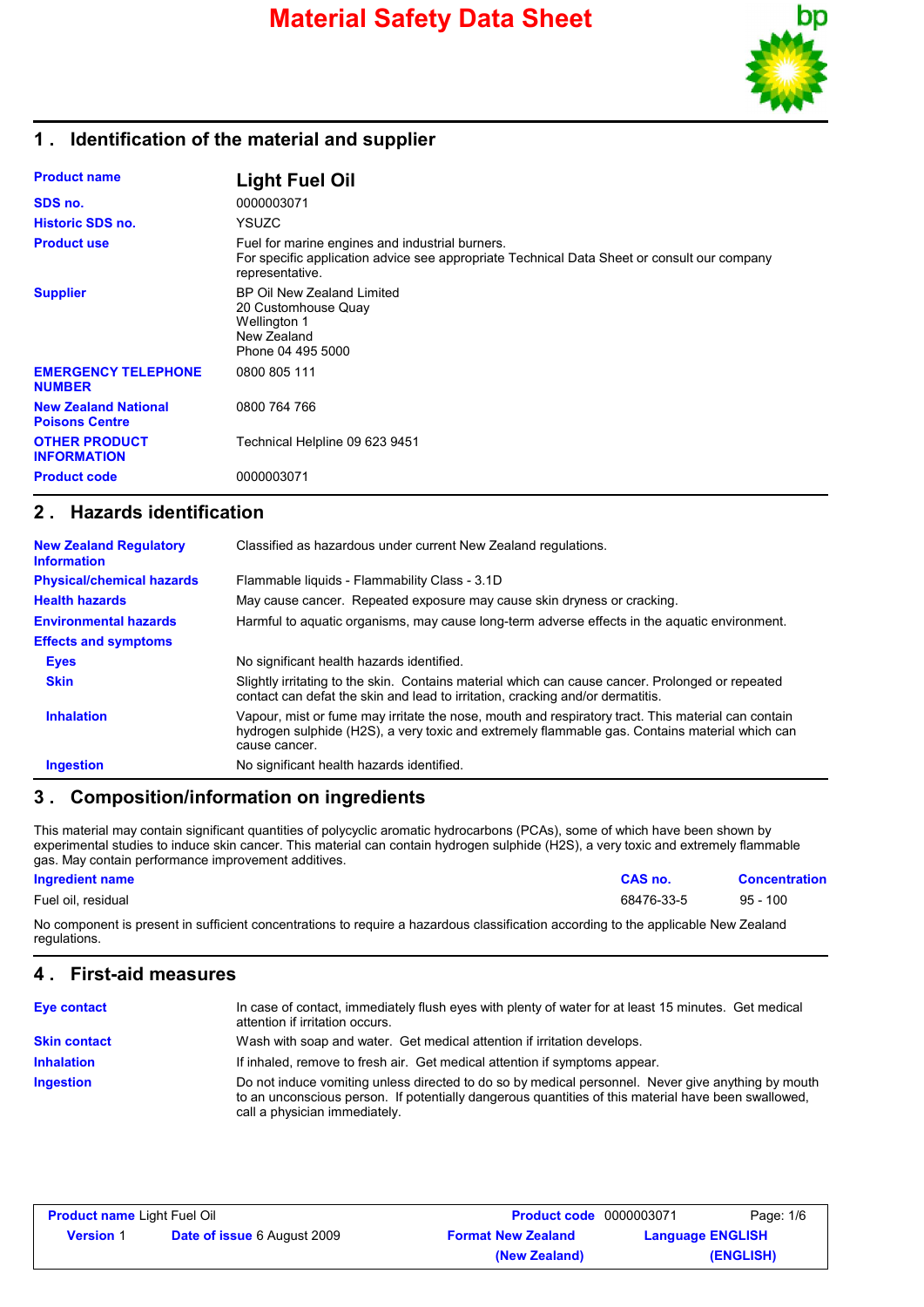Advice to doctor **Treatment should in general be symptomatic and directed to relieving any effects.** 

EXPOSURE TO HYDROGEN SULPHIDE:

Casualties suffering ill effects as a result of exposure to hydrogen sulphide should be immediately removed to fresh air and medical assistance obtained without delay.

Note: High Pressure Applications

Injections through the skin resulting from contact with the product at high pressure constitute a major medical emergency. Injuries may not appear serious at first but within a few hours tissue becomes swollen, discoloured and extremely painful with extensive subcutaneous necrosis. Surgical exploration should be undertaken without delay. Thorough and extensive debridement of the wound and underlying tissue is necessary to minimise tissue loss and prevent or limit permanent damage. Note that high pressure may force the product considerable distances along tissue planes.

# **5 . Fire-fighting measures**

| <b>Extinguishing media</b>                 |                                                                                                                                                                                                                                                                                              |
|--------------------------------------------|----------------------------------------------------------------------------------------------------------------------------------------------------------------------------------------------------------------------------------------------------------------------------------------------|
| <b>Suitable</b>                            | Use foam or all-purpose dry chemical to extinguish. This material is harmful to aquatic organisms.<br>Fire water contaminated with this material must be contained and prevented from being discharged to<br>any waterway, sewer or drain.                                                   |
| <b>Not suitable</b>                        | Do not use water jet. Under no circumstances should water be allowed to contact hot product because<br>of the danger of boil-over.                                                                                                                                                           |
| <b>Hazardous decomposition</b><br>products | Decomposition products may include the following materials:<br>carbon dioxide<br>carbon monoxide<br>sulfur oxides<br>Hydrogen Sulphide (H2S)                                                                                                                                                 |
| <b>Unusual fire/explosion</b><br>hazards   | Avoid spraying directly into storage containers because of the danger of boil-over. Boil-over is the<br>rapid increase in volume caused by the presence of water in hot product and the subsequent overflow<br>from a tank.                                                                  |
|                                            | Vapours may form explosive mixtures with air. Vapours are heavier than air and may spread along<br>floors. Vapours may accumulate in low or confined areas or travel a considerable distance to a source<br>of ignition and flash back. Runoff to sewer may create fire or explosion hazard. |
| <b>Special fire-fighting</b><br>procedures | None identified.                                                                                                                                                                                                                                                                             |
| <b>Protection of fire-fighters</b>         | Fire-fighters should wear positive pressure self-contained breathing apparatus (SCBA) and full turnout<br>gear.                                                                                                                                                                              |
| <b>Hazchem code</b>                        | 3[Z]                                                                                                                                                                                                                                                                                         |

### **6 . Accidental release measures**

| <b>Personal precautions</b>      | No action shall be taken involving any personal risk or without suitable training. Evacuate surrounding<br>areas. Keep unnecessary and unprotected personnel from entering. Do not touch or walk through<br>spilt material. Shut off all ignition sources. No flares, smoking or flames in hazard area. Do not<br>breathe vapour or mist. Provide adequate ventilation. Wear appropriate respirator when ventilation is<br>inadequate. Put on appropriate personal protective equipment (see section 8).                                                                                                                                                                                                                                                                                           |
|----------------------------------|----------------------------------------------------------------------------------------------------------------------------------------------------------------------------------------------------------------------------------------------------------------------------------------------------------------------------------------------------------------------------------------------------------------------------------------------------------------------------------------------------------------------------------------------------------------------------------------------------------------------------------------------------------------------------------------------------------------------------------------------------------------------------------------------------|
| <b>Environmental precautions</b> | Avoid dispersal of spilt material and runoff and contact with soil, waterways, drains and sewers. Inform<br>the relevant authorities if the product has caused environmental pollution (sewers, waterways, soil or<br>air). Water polluting material.                                                                                                                                                                                                                                                                                                                                                                                                                                                                                                                                              |
| Large spill                      | Stop leak if without risk. Eliminate all ignition sources. Move containers from spill area. Approach the<br>release from upwind. Prevent entry into sewers, water courses, basements or confined areas. Wash<br>spillages into an effluent treatment plant or proceed as follows. Contain and collect spillage with non-<br>combustible, absorbent material e.g. sand, earth, vermiculite or diatomaceous earth and place in<br>container for disposal according to local regulations (see section 13). Use spark-proof tools and<br>explosion-proof equipment. Dispose of via a licensed waste disposal contractor. Contaminated<br>absorbent material may pose the same hazard as the spilt product. Note: see section 1 for emergency<br>contact information and section 13 for waste disposal. |
| <b>Small spill</b>               | Stop leak if without risk. Eliminate all ignition sources. Move containers from spill area. Dilute with<br>water and mop up if water-soluble or absorb with an inert dry material and place in an appropriate<br>waste disposal container. Use spark-proof tools and explosion-proof equipment. Dispose of via a<br>licensed waste disposal contractor.                                                                                                                                                                                                                                                                                                                                                                                                                                            |

## **7 . Handling and storage**

**Handling**

Avoid contact with skin and clothing. Avoid prolonged or repeated contact with skin. Avoid breathing vapours, spray or mists. Avoid contact of spilt material and runoff with soil and surface waterways. Wash thoroughly after handling.

Regular periodic self inspection of the skin is recommended, especially those areas subject to contamination. In the event of any localised changes in appearance or texture of the skin being noticed, medical advice should be sought without delay.

| <b>Product name Light Fuel Oil</b> |                                    | <b>Product code</b> 0000003071 |                         | Page: 2/6 |
|------------------------------------|------------------------------------|--------------------------------|-------------------------|-----------|
| <b>Version 1</b>                   | <b>Date of issue 6 August 2009</b> | <b>Format New Zealand</b>      | <b>Language ENGLISH</b> |           |
|                                    |                                    | (New Zealand)                  |                         | (ENGLISH) |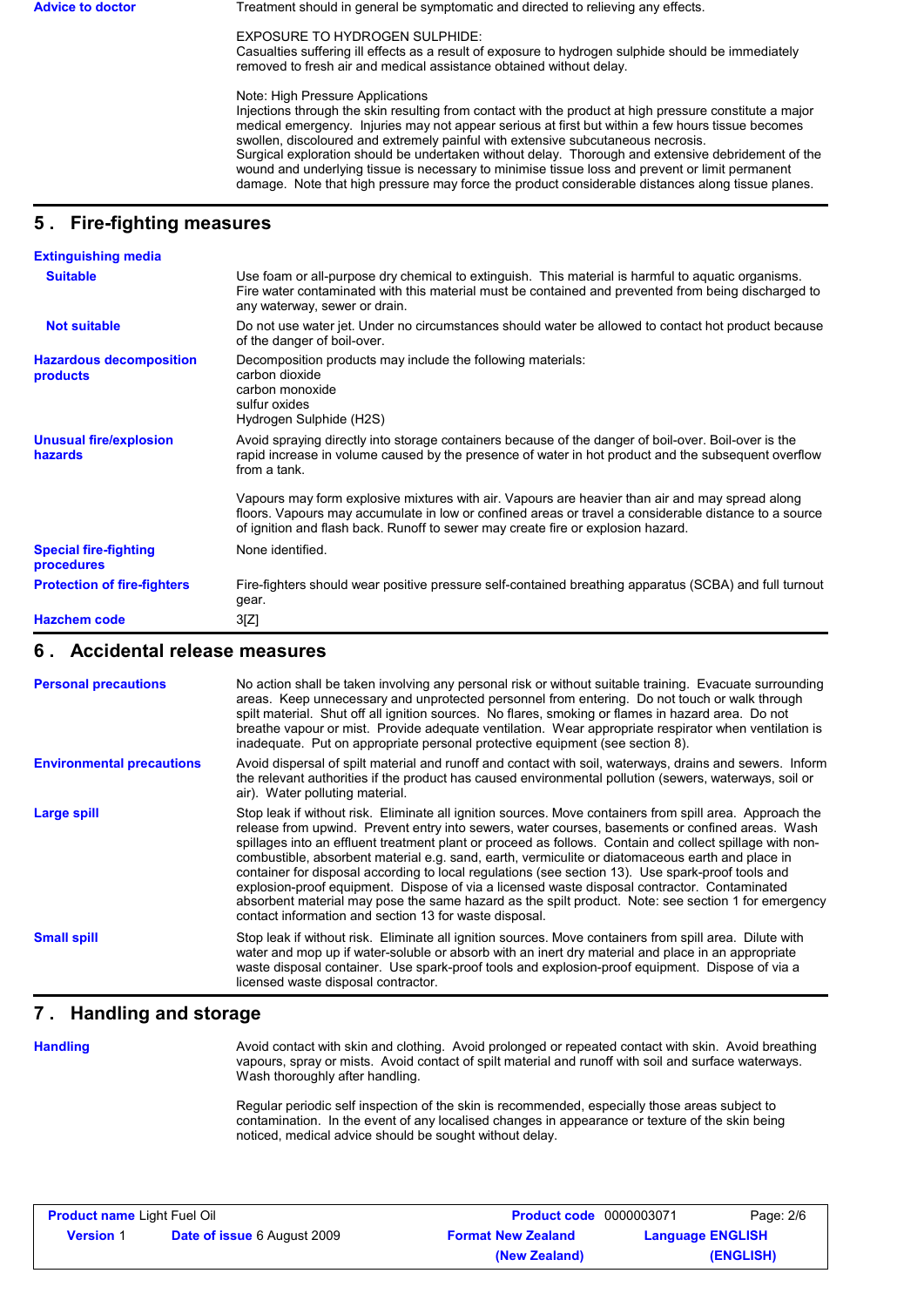**Storage** Keep container tightly closed. Keep container in a cool, well-ventilated area.

Light hydrocarbon vapours can build up in the headspace of tanks. These can cause flammability/explosion hazards even at temperatures below the normal flash point (note: flash point must not be regarded as a reliable indicator of the potential flammability of vapour in tank headspaces). Tank headspaces should always be regarded as potentially flammable and care should be taken to avoid static electrical discharge and all ignition sources during filling, ullaging and sampling from storage tanks.

Sulphur compounds in this material may decompose when heated to release hydrogen sulphide gas which may accumulate to potentially lethal concentrations in enclosed air spaces. Vapor concentrations of hydrogen sulphide above 50 ppm, or prolonged exposure at lower concentrations, may saturate human odor perceptions so that the smell of gas may not be apparent. Exposure to concentrations of hydrogen sulphide vapor above 500 ppm may cause rapid death. Do not rely on the sense of smell to detect hydrogen sulphide. Vapors containing hydrogen sulfide may accumulate during storage or transport and may also be vented during filling of tanks. Hydrogen sulfide has a typical "bad egg" smell but at high concentrations the sense of smell is rapidly lost, therefore do not rely on sense of smell for detecting hydrogen sulfide. Use specially designed measuring instruments for determining its concentration.

### **8 . Exposure controls/personal protection**

| <b>Ingredient name</b> | <b>Occupational exposure limits</b>                                                                                         |
|------------------------|-----------------------------------------------------------------------------------------------------------------------------|
| Fuel oil, residual     | <b>ACGIH TLV (United States).</b>                                                                                           |
|                        | TWA: 0.2 mg/m <sup>3</sup> , (Benzene-soluble)                                                                              |
| Hydrogen Sulphide      | NZ OSH (NZ).                                                                                                                |
|                        | WES-STEL: 21 mg/m <sup>3</sup> 15 minute(s). Issued/Revised: 1/1994                                                         |
|                        | WES-STEL: 15 ppm 15 minute(s). Issued/Revised: 1/1994                                                                       |
|                        | WES-TWA: 14 mg/m <sup>3</sup> 8 hour(s). Issued/Revised: 1/1994                                                             |
|                        | WES-TWA: 10 ppm 8 hour(s). Issued/Revised: 1/1994                                                                           |
|                        | For information and quidance, the ACGIH values are included. For further information on these please consult your supplier. |

Whilst specific OELs for certain components may be shown in this section, other components may be present in any mist, vapour or dust produced. Therefore, the specific OELs may not be applicable to the product as a whole and are provided for guidance only. **Exposure controls**

| ביוטייני של האפטאר                       |                                                                                                                                                                                                                                                                                                                                                                                                                                                                                                                                                                                                                                                                                                                                                                     |
|------------------------------------------|---------------------------------------------------------------------------------------------------------------------------------------------------------------------------------------------------------------------------------------------------------------------------------------------------------------------------------------------------------------------------------------------------------------------------------------------------------------------------------------------------------------------------------------------------------------------------------------------------------------------------------------------------------------------------------------------------------------------------------------------------------------------|
| <b>Occupational exposure</b><br>controls | Provide exhaust ventilation or other engineering controls to keep the airborne concentrations of<br>vapours below their respective occupational exposure limits.                                                                                                                                                                                                                                                                                                                                                                                                                                                                                                                                                                                                    |
| <b>Hygiene measures</b>                  | Wash hands, forearms and face thoroughly after handling chemical products, before eating, smoking<br>and using the lavatory and at the end of the working period.                                                                                                                                                                                                                                                                                                                                                                                                                                                                                                                                                                                                   |
| <b>Personal protective equipment</b>     |                                                                                                                                                                                                                                                                                                                                                                                                                                                                                                                                                                                                                                                                                                                                                                     |
| <b>Respiratory protection</b>            | Use only with adequate ventilation. Do not breathe vapour or mist. Approved air-supplied breathing<br>apparatus must be worn where there is a risk of inhaling hydrogen sulphide gas. Personal gas<br>monitors may also provide early warning of hydrogen sulphide.                                                                                                                                                                                                                                                                                                                                                                                                                                                                                                 |
| <b>Skin and body</b>                     | Avoid contact with skin. Wear clothing and footwear that cannot be penetrated by chemicals or oil.                                                                                                                                                                                                                                                                                                                                                                                                                                                                                                                                                                                                                                                                  |
|                                          | Cotton or polyester/cotton overalls will only provide protection against light superficial contamination<br>that will not soak through to the skin. Overalls should be laundered on a regular basis. When the risk<br>of skin exposure is high (e.g. when cleaning up spillages or if there is a risk of splashing) then<br>chemical resistant aprons and/or impervious chemical suits and boots will be required.<br>Work clothing / overalls should be laundered on a regular basis. Laundering of contaminated work<br>clothing should only be done by professional cleaners who have been told about the hazards of the<br>contamination. Always keep contaminated work clothing away from uncontaminated work clothing and<br>uncontaminated personal clothes. |
| <b>Hand protection</b>                   | Wear gloves that cannot be penetrated by chemicals or oil.                                                                                                                                                                                                                                                                                                                                                                                                                                                                                                                                                                                                                                                                                                          |
|                                          | The correct choice of protective gloves depends upon the chemicals being handled, the conditions of<br>work and use, and the condition of the gloves (even the best chemically resistant glove will break<br>down after repeated chemical exposures). Most gloves provide only a short time of protection before<br>they must be discarded and replaced. Because specific work environments and material handling<br>practices vary, safety procedures should be developed for each intended application. Gloves should<br>therefore be chosen in consultation with the supplier/manufacturer and with a full assessment of the<br>working conditions.                                                                                                              |
| <b>Eve protection</b>                    | Safety glasses with side shields.                                                                                                                                                                                                                                                                                                                                                                                                                                                                                                                                                                                                                                                                                                                                   |

| <b>Product name Light Fuel Oil</b> |                                    | <b>Product code</b> 0000003071 | Page: 3/6               |
|------------------------------------|------------------------------------|--------------------------------|-------------------------|
| <b>Version 1</b>                   | <b>Date of issue 6 August 2009</b> | <b>Format New Zealand</b>      | <b>Language ENGLISH</b> |
|                                    |                                    | (New Zealand)                  | (ENGLISH)               |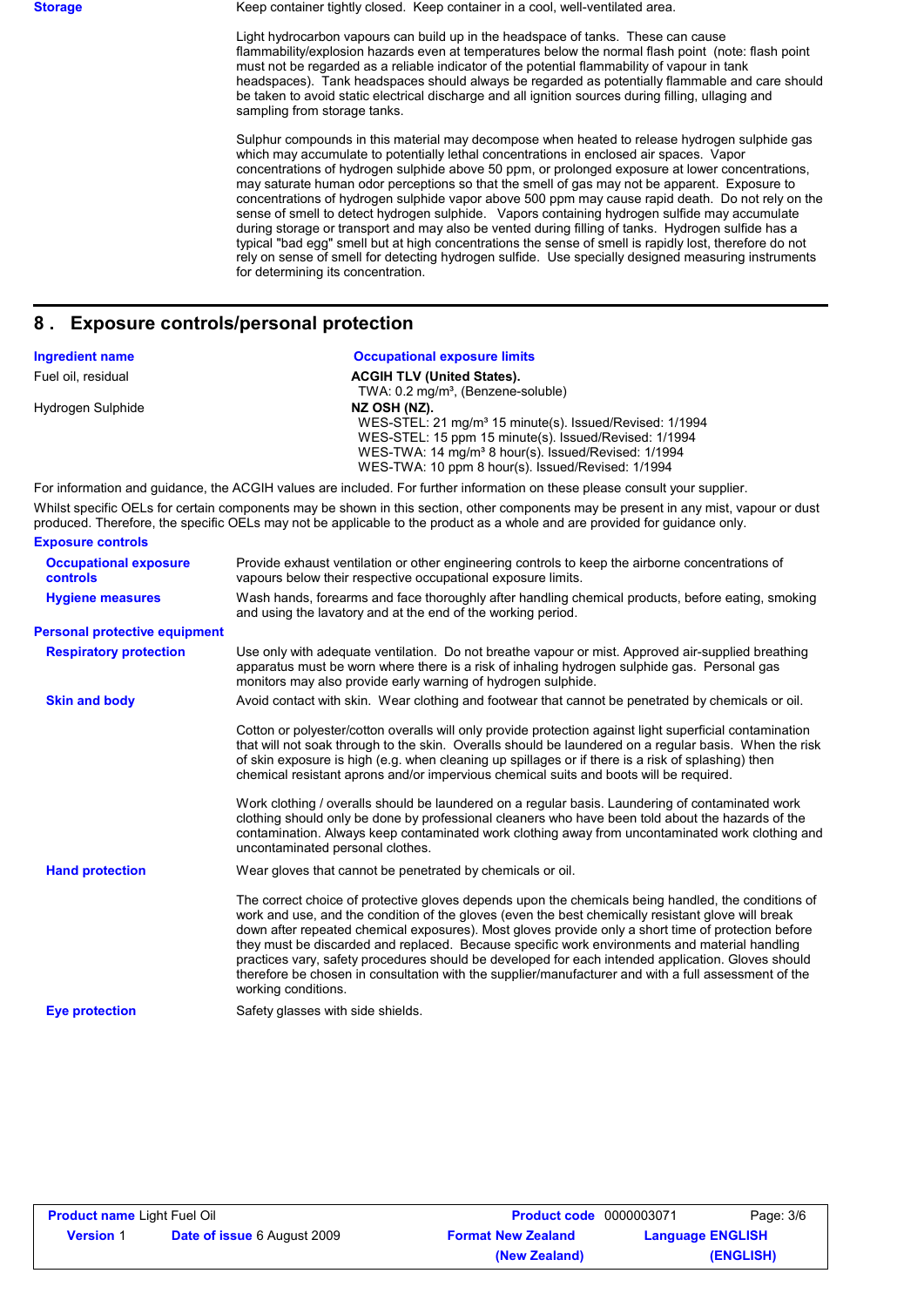# **9 . Physical and chemical properties**

| <b>Physical state</b>                       | Oily liquid.                                                                                                              |
|---------------------------------------------|---------------------------------------------------------------------------------------------------------------------------|
| <b>Colour</b>                               | Black. Opaque                                                                                                             |
| <b>Odour</b>                                | Diesel fuel, Kerosine                                                                                                     |
| <b>Flash point</b>                          | >61 °C (Closed cup) Pensky-Martens.                                                                                       |
| <b>Explosive properties</b>                 | Explosive in the presence of the following materials or conditions: open flames, sparks and static<br>discharge and heat. |
| <b>Explosion limits</b>                     | Lower: 0.7%<br>Upper: 5%                                                                                                  |
| <b>Volatility</b>                           | 50% (w/w)                                                                                                                 |
| <b>Viscosity</b>                            | Dynamic: $0.04$ Pa $\cdot$ s (40 cP) at 50 $\degree$ C                                                                    |
| <b>Pour point</b>                           | $<$ -6 °C                                                                                                                 |
| <b>Relative density/Specific</b><br>gravity | $<$ 1                                                                                                                     |
| <b>Density</b>                              | 925 kg/m <sup>3</sup> (0.925 g/cm <sup>3</sup> )                                                                          |
| <b>Solubility</b>                           | Very slightly soluble in water                                                                                            |
| <b>Remarks</b>                              | May Contain Sulphur                                                                                                       |

# **10 . Stability and reactivity**

| <b>Stability</b>                                                                | The product is stable.                                                                                                                       |
|---------------------------------------------------------------------------------|----------------------------------------------------------------------------------------------------------------------------------------------|
| <b>Conditions to avoid</b>                                                      | Avoid extreme temperatures, strong oxidizers, fire.                                                                                          |
| <b>Incompatibility with various</b><br>substances/Hazardous<br><b>Reactions</b> | Reactive or incompatible with the following materials: oxidizing materials.                                                                  |
| <b>Hazardous decomposition</b><br>products                                      | Decomposition products may include the following materials:<br>carbon dioxide<br>carbon monoxide<br>sulfur oxides<br>Hydrogen Sulphide (H2S) |

# **11 . Toxicological information**

| <b>Chronic toxicity</b>     |                                                                                                                                                                                                                                                                                                                                                                                                                                                                                                                                                                                                                                                                                                                                                                                                                                                                                                                                                                                                                                                                                                                                                                                                                                                                                                                                                                                                                                                                                                                                                                                                                                                                                                |
|-----------------------------|------------------------------------------------------------------------------------------------------------------------------------------------------------------------------------------------------------------------------------------------------------------------------------------------------------------------------------------------------------------------------------------------------------------------------------------------------------------------------------------------------------------------------------------------------------------------------------------------------------------------------------------------------------------------------------------------------------------------------------------------------------------------------------------------------------------------------------------------------------------------------------------------------------------------------------------------------------------------------------------------------------------------------------------------------------------------------------------------------------------------------------------------------------------------------------------------------------------------------------------------------------------------------------------------------------------------------------------------------------------------------------------------------------------------------------------------------------------------------------------------------------------------------------------------------------------------------------------------------------------------------------------------------------------------------------------------|
| Other chronic toxicity data | As with all such products containing potentially harmful levels of PCAs, prolonged or repeated skin<br>contact may eventually result in dermatitis or more serious irreversible skin disorders including cancer.                                                                                                                                                                                                                                                                                                                                                                                                                                                                                                                                                                                                                                                                                                                                                                                                                                                                                                                                                                                                                                                                                                                                                                                                                                                                                                                                                                                                                                                                               |
|                             | Vapour, mists or fumes may contain polycyclic aromatic hydrocarbons some of which are known to<br>produce skin cancer. The inhalation of vapour, mists or fumes over long periods may therefore be<br>hazardous.                                                                                                                                                                                                                                                                                                                                                                                                                                                                                                                                                                                                                                                                                                                                                                                                                                                                                                                                                                                                                                                                                                                                                                                                                                                                                                                                                                                                                                                                               |
| <b>Carcinogenic effects</b> | SUSPECT CANCER HAZARD - CONTAINS MATERIAL WHICH MAY CAUSE CANCER.<br>Risk of cancer depends on duration and level of exposure.<br>Classified 2B (Possible for humans.) by IARC: [Fuel oil, residual]                                                                                                                                                                                                                                                                                                                                                                                                                                                                                                                                                                                                                                                                                                                                                                                                                                                                                                                                                                                                                                                                                                                                                                                                                                                                                                                                                                                                                                                                                           |
| <b>Mutagenic effects</b>    | No known significant effects or critical hazards.                                                                                                                                                                                                                                                                                                                                                                                                                                                                                                                                                                                                                                                                                                                                                                                                                                                                                                                                                                                                                                                                                                                                                                                                                                                                                                                                                                                                                                                                                                                                                                                                                                              |
| <b>Other information</b>    | This material may contain significant quantities of polycyclic aromatic hydrocarbons (PCAs), some of<br>which have been shown by experimental studies to induce skin cancer. May be harmful if absorbed<br>through the skin. Avoid skin contact. As with all such products containing potentially harmful levels of<br>PCAs, prolonged or repeated skin contact may eventually result in dermatitis or more serious<br>irreversible skin disorders including cancer. Regular periodic self inspection of the skin is<br>recommended, especially those areas subject to contamination. In the event of any localised changes<br>in appearance or texture of the skin being noticed, medical advice should be sought without delay.<br>Hydrogen sulphide (H2S) gas may accumulate in storage tanks of bulk transport compartments<br>containing this material. Contact with eyes causes painful conjunctivitis, sensitivity to light, tearing and<br>clouding of vision. Inhalation of low concentrations causes a runny nose with a loss of sense of smell,<br>labored breathing and shortness of breath. Direct contact with skin causes pain and redness. Other<br>symptoms of exposure include profuse salivation, nausea, vomiting, diarrhea, giddiness, headache,<br>dizziness, confusion, rapid breathing, rapid heart rate, sweating, weakness, sudden collapse,<br>unconsciousness and death due to respiratory paralysis. Cardiac neurological effects have also been<br>reported. Prolonged breathing (greater than one hour) of concentrations of H2S around 50 ppm can<br>produce eye and respiratory tract irritation. Levels of 250 to 600 ppm will result in fluid in the lungs, |
|                             | and concentrations around 1,000 ppm will cause unconsciousness and death in a short period of time.<br>Since the sense of smell rapidly becomes insensitive to this toxic, colourless gas, odour cannot be<br>relied upon as an indicator of concentrations of the gas. Always exercise caution when working<br>around closed containers.                                                                                                                                                                                                                                                                                                                                                                                                                                                                                                                                                                                                                                                                                                                                                                                                                                                                                                                                                                                                                                                                                                                                                                                                                                                                                                                                                      |

| <b>Product name Light Fuel Oil</b> |                                    | <b>Product code</b> 0000003071 |                         | Page: 4/6 |
|------------------------------------|------------------------------------|--------------------------------|-------------------------|-----------|
| <b>Version 1</b>                   | <b>Date of issue 6 August 2009</b> | <b>Format New Zealand</b>      | <b>Language ENGLISH</b> |           |
|                                    |                                    | (New Zealand)                  |                         | (ENGLISH) |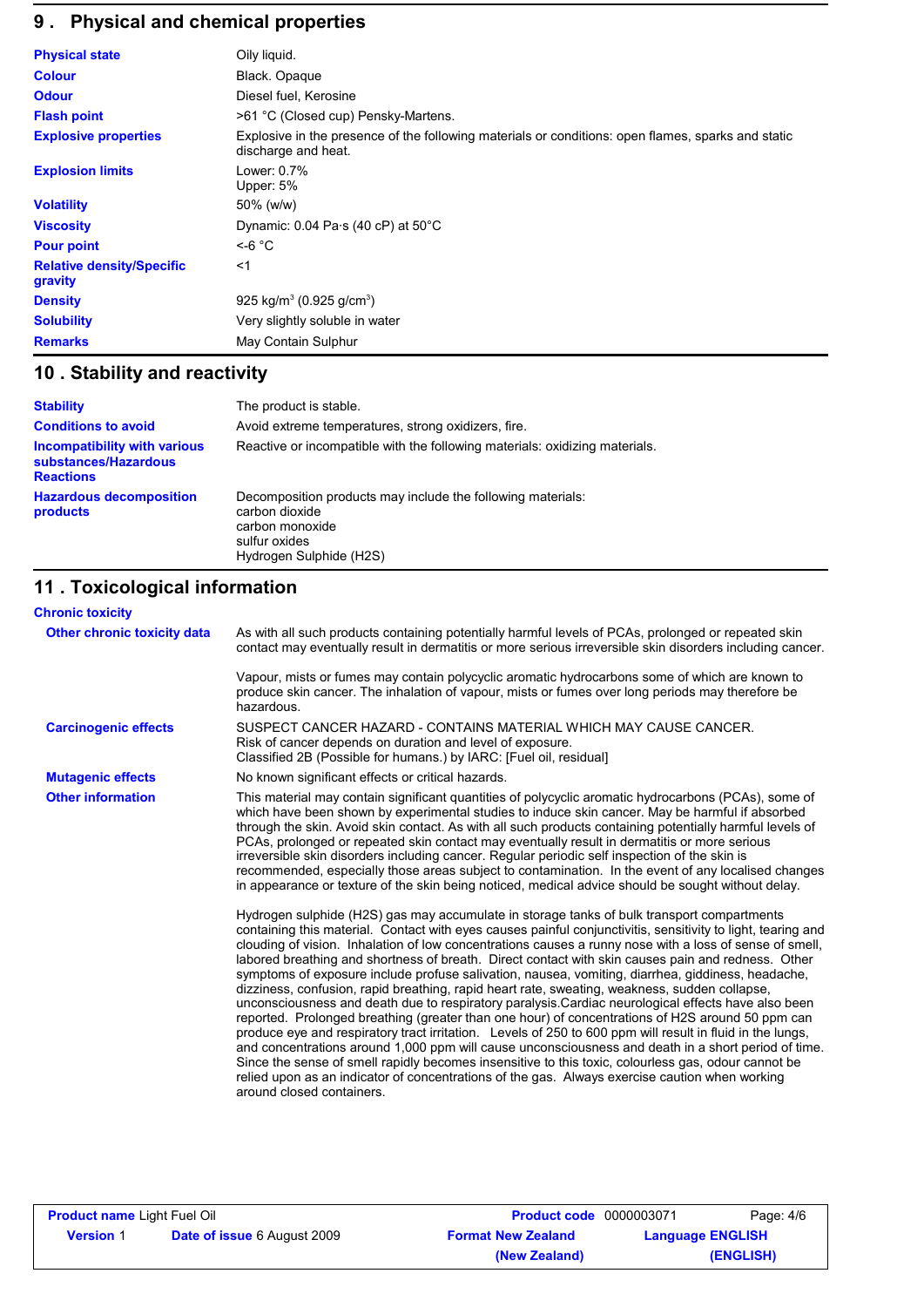## **12 . Ecological information**

| <b>Biodegradability</b>             |                                                                                               |
|-------------------------------------|-----------------------------------------------------------------------------------------------|
| Persistence/degradability           | The biodegradability of this material has not been determined.                                |
| <b>Bioaccumulative potential</b>    | This product is not expected to bioaccumulate through food chains in the environment.         |
| <b>Other ecological information</b> | Harmful to aquatic organisms, may cause long-term adverse effects in the aquatic environment. |

### **13 . Disposal considerations**

The generation of waste should be avoided or minimised wherever possible. Empty containers or liners may retain some product residues. This material and its container must be disposed of in a safe way. Dispose of surplus and non-recyclable products via a licensed waste disposal contractor. Disposal of this product, solutions and any by-products should at all times comply with the requirements of environmental protection and waste disposal legislation and any regional local authority requirements. Avoid dispersal of spilt material and runoff and contact with soil, waterways, drains and sewers. **Disposal considerations / Waste information**

If disposal is to be via incineration, this must use an approved process, e.g., combustion in a cement kiln.

### **14 . Transport information**

### **International transport regulations**

| <b>Regulatory</b><br>information          | UN number                | <b>Proper shipping name</b> | <b>Class</b> |     | PG* Label         | <b>Additional information</b> |
|-------------------------------------------|--------------------------|-----------------------------|--------------|-----|-------------------|-------------------------------|
| <b>IMDG</b><br><b>Classification</b>      | <b>UN 1202</b>           | <b>GAS OIL</b>              | J.           | III | $\bf{z}$          |                               |
| <b>IATA/ICAO</b><br><b>Classification</b> | <b>Not</b><br>regulated. |                             |              |     | <b>STATISTICS</b> |                               |
| NZ 45001<br><b>Classification</b>         | Not<br>regulated         |                             |              |     | <b>STATISTICS</b> |                               |

PG\* : Packing group

## **15 . Regulatory information**

**New Zealand Hazard Classification**

| Classified as hazardous under current New Zealand regulations. |                                                                                                                                                                                                                                                                                 |
|----------------------------------------------------------------|---------------------------------------------------------------------------------------------------------------------------------------------------------------------------------------------------------------------------------------------------------------------------------|
| <b>HSNO Approval Number</b>                                    | <b>HSR001480</b>                                                                                                                                                                                                                                                                |
| <b>Name of the Group Standard</b>                              | Fuel Oil                                                                                                                                                                                                                                                                        |
| <b>Information on Conditions of</b><br>the Group Standard      | Flammable liquids - Flammability Class - 3.1D<br>Skin Irritant - Toxicity Class - 6.3B<br>Carcinogen - Toxicity Class - 6.7B<br>Ecotoxic in the Aquatic Environment - Ecotoxicity Class - 9.1C                                                                                  |
| <b>Risk and Safety Phrases</b>                                 |                                                                                                                                                                                                                                                                                 |
| <b>Risk phrases</b>                                            | R45- May cause cancer.<br>R66- Repeated exposure may cause skin dryness or cracking.<br>R52/53- Harmful to aquatic organisms, may cause long-term adverse effects in the aquatic<br>environment.                                                                                |
| <b>Safety phrases</b>                                          | S53- Avoid exposure - obtain special instructions before use.<br>S45- In case of accident or if you feel unwell, seek medical advice immediately (show the label where<br>possible).<br>S61- Avoid release to the environment. Refer to special instructions/safety data sheet. |
| <b>Other regulations</b>                                       |                                                                                                                                                                                                                                                                                 |
| <b>Europe inventory</b>                                        | All components are listed or exempted.                                                                                                                                                                                                                                          |
| <b>United States inventory</b><br>(TSCA 8b)                    | All components are listed or exempted.                                                                                                                                                                                                                                          |
| <b>Australia inventory (AICS)</b>                              | All components are listed or exempted.                                                                                                                                                                                                                                          |
| <b>Canada inventory</b>                                        | All components are listed or exempted.                                                                                                                                                                                                                                          |
| <b>China inventory (IECSC)</b>                                 | All components are listed or exempted.                                                                                                                                                                                                                                          |
| <b>Japan inventory (ENCS)</b>                                  | All components are listed or exempted.                                                                                                                                                                                                                                          |
| <b>Korea inventory (KECI)</b>                                  | Not determined.                                                                                                                                                                                                                                                                 |
| <b>Philippines inventory</b><br>(PICCS)                        | Not determined.                                                                                                                                                                                                                                                                 |

| <b>Product name Light Fuel Oil</b> |                                    | <b>Product code</b> 0000003071 |                         | Page: 5/6 |  |
|------------------------------------|------------------------------------|--------------------------------|-------------------------|-----------|--|
| <b>Version 1</b>                   | <b>Date of issue 6 August 2009</b> | <b>Format New Zealand</b>      | <b>Language ENGLISH</b> |           |  |
|                                    |                                    | (New Zealand)                  |                         | (ENGLISH) |  |